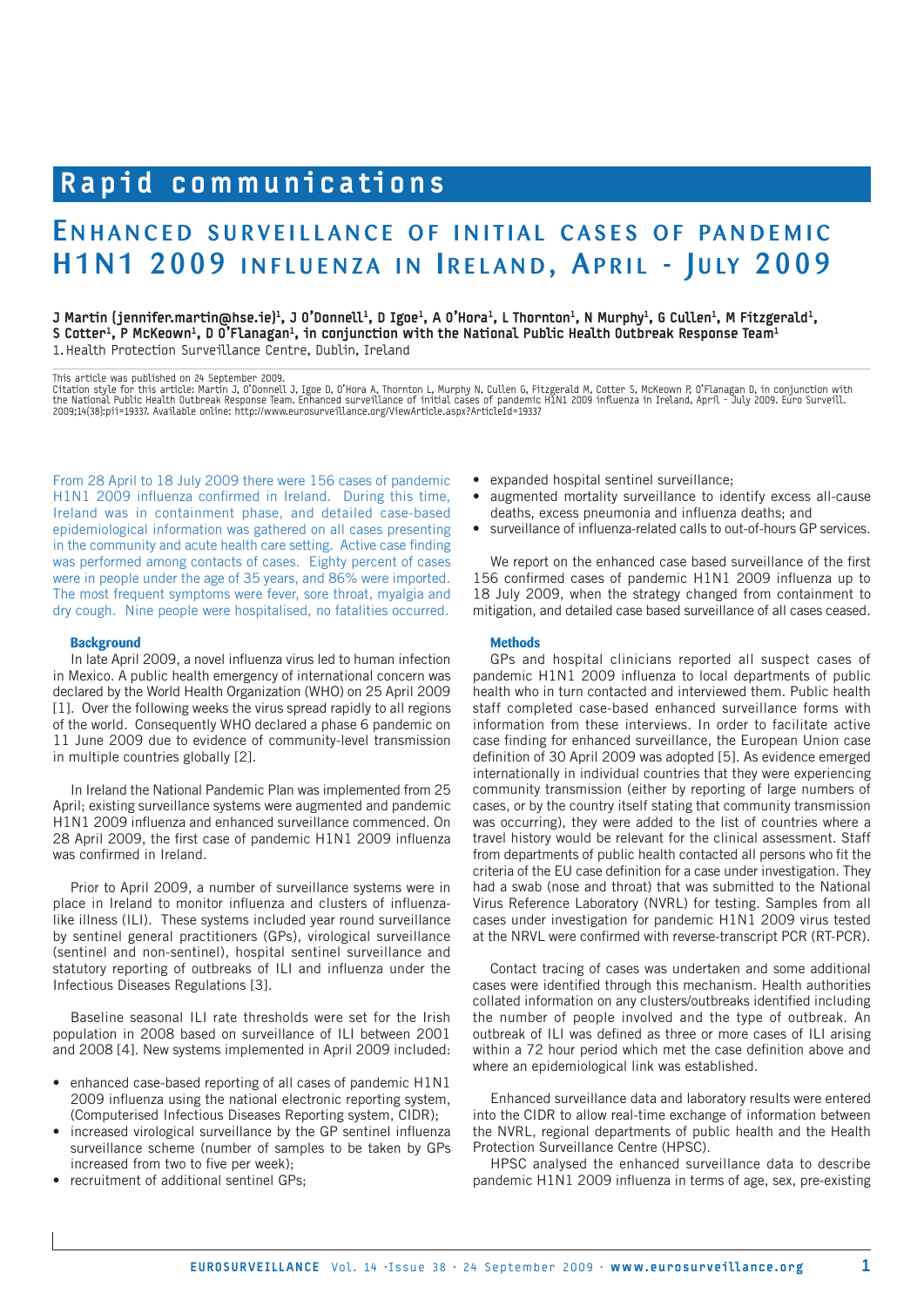medical conditions of infected cases, presenting features and complications associated with the infection, as well as source, timing and clusters/outbreaks of disease.

#### **Results**

During the period 28 April to 18 July 2009, 156 confirmed cases of pandemic H1N1 2009 influenza were reported; 80 female (50.9%) and 76 male (49.1%). The median age of cases was 25.0 years (range: 0-73 years). Eighty percent of cases were in people under 35 years of age. Table 1 shows the number of confirmed cases by sex, five-year age group and age-specific incidence rate per 100,000 population.

After the first case of pandemic H1N1 2009 influenza on 28 April 2009, sporadic cases occurred until the middle of June, after which case numbers began to increase, with more than six new cases per day by early July (Figure). One hundred and thirty four (86%) cases were imported, 14 (9%) were infected in Ireland by an imported case and two (1%) were infected in Ireland without any identifiable travel association, information was missing for six (4%) cases.

Complete information on clinical symptoms was available for 106 (68%) cases (Table 2). For these, fever or history or fever ( $\ge$ 38º) was reported in 95%. Sore throat, dry cough, myalgia and headache were frequently reported symptoms. Most cases reported mild to moderate illness similar to seasonal influenza. Sixteen percent reported diarrhoea. Six cases (4%) were reported as having developed pneumonia due to pandemic H1N1 2009 influenza , all of whom recovered.

Nine people were hospitalised with pandemic H1N1 2009 influenza (hospitalisation rate 5%). Of these cases, four were children under 5 years of age, four were in the age group between five and 64 years and one aged 65 years. Data on pre-existing medical conditions and pregnancy was collected on all hospitalised

cases. Two of the five adults had pre-existing medical conditions such as chronic respiratory disease, chronic heart disease, immunosuppression and diabetes mellitus. There were no preexisting medical conditions reported in the paediatric cases. All hospitalised cases recovered, no fatalities occurred.

Twelve outbreaks of pandemic H1N1 2009 influenza were identified, involving a total of 38 people. One outbreak was in travelling companions while other outbreaks occurred within families and extended families. The number of people affected per outbreak ranged from two to six. All contacts of cases were offered chemoprophylaxis.

For three outbreaks information was available on attack rates which were 20%, 33% and 74% resepctively. Surveillance of influenza-like illness (ILI) and respiratory illness in general showed little change from from the baseline threshold for winter seasonal influenza activity.

GP sentinel surveillance over the eleven week period studied showed a small increase in ILI consultation rates, with a rate of 13.1 per 100,000 population being reported in the week ending 13 July, which was an increase in comparison to the rate of 8.8 per 100,000 population reported during the week ending 6 July. Six (4%) of cases of pandemic H1N1 2009 influenza were identified through this sentinel system. Sentinel hospital influenza surveillance found no increases in respiratory admissions up to 18 July. Analysis of all cause, and influenza- and pneumonia- related deaths showed no excess mortality compared with the same period in previous years and no outbreaks of non-pandemic influenza were notified up to 18 July.

## **Discussion**

The epidemiology of the initial cases of pandemic H1N1 2009 influenza in Ireland was similar to that seen in other countries [6-13]. The majority of cases were children and adults under 35 years. Similar numbers of males and females were affected.

#### **T a b l e 1**

**Pandemic H1N1 2009 influenza cases by sex, age and age-specific incidence rates per 100,000 population, Ireland, 28 April - 18 July 2009 (n=156)**

| Age group [years] | Male cases (age-specific<br>incidence rate) | Female cases (age-specific<br>incidence rate) | Total cases (age-specific<br>incidence rate) |
|-------------------|---------------------------------------------|-----------------------------------------------|----------------------------------------------|
| $0 - 4$           | 11(7.1)                                     | 6(4.1)                                        | 17(5.6)                                      |
| $5 - 9$           | 3(2)                                        | 3(2.1)                                        | 6(2.1)                                       |
| $10 - 14$         | 2(1.4)                                      | 3(2.2)                                        | 5(1.8)                                       |
| $15 - 19$         | 9(6.1)                                      | 11(7.7)                                       | 20(6.9)                                      |
| $20 - 24$         | 15(8.7)                                     | 14 (8.2)                                      | 29 (8.5)                                     |
| $25 - 29$         | 7(3.7)                                      | 16(8.7)                                       | 23(6.2)                                      |
| $30 - 34$         | 5(2.3)                                      | 5(2.9)                                        | 10(2.9)                                      |
| $35 - 39$         | 6(3.7)                                      | 5(3.2)                                        | 11(3.4)                                      |
| $40 - 44$         | 6(4)                                        | 3(2)                                          | 9(3)                                         |
| $45 - 49$         | 2(1.4)                                      | 3(2.2)                                        | 5(1.8)                                       |
| $50 - 54$         | 2(1.6)                                      | 4(3.3)                                        | 6(2.4)                                       |
| $55 - 59$         | 5(4.4)                                      | 2(1.8)                                        | 7(3.1)                                       |
| $60 - 64$         | 1(1.1)                                      | 2(2.2)                                        | 3(1.7)                                       |
| $65+$             | 2(1)                                        | 3(1.2)                                        | 5(1.1)                                       |
| Total             | 76 (3.6)                                    | 80(3.8)                                       | 156 (3.7)                                    |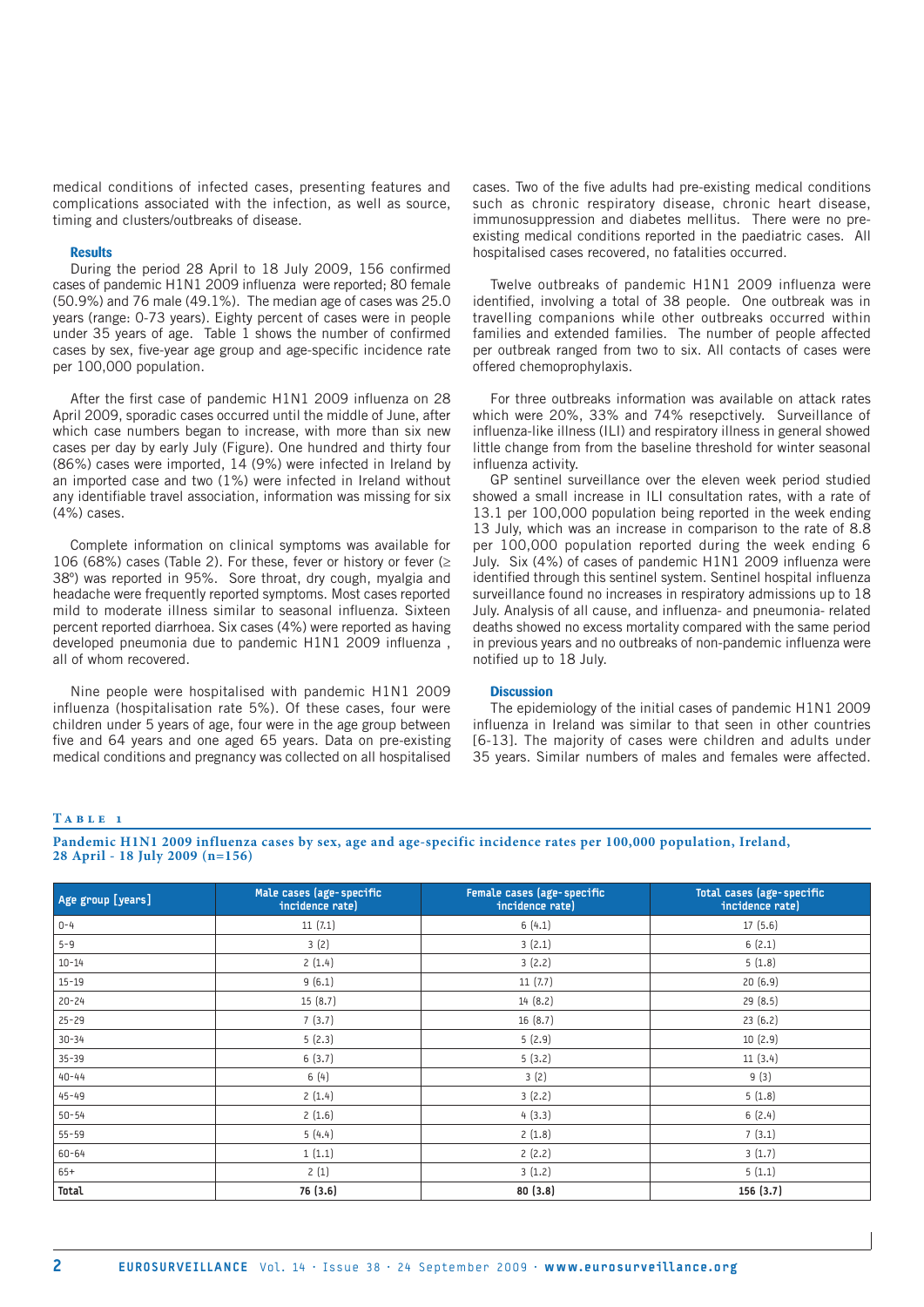The majority of infected experienced a mild self-limiting illness with fever, cough, sore throat and myalgia being the predominant symptoms. As with seasonal influenza, some people experienced more severe disease requiring hospitalisation. However, in contrast to seasonal influenza there was an under-representation of infection in older people.

The surveillance activities undertaken in the initial weeks of the pandemic had several strengths and weaknesses that should be borne in mind. The case definition adopted for pandemic H1N1 2009 influenza in the first few months of the pandemic was very specific with strict clinical and epidemiological criteria, particularly the epidemiological requirement to have travelled to an affected area, to have had contact with a confirmed case or to work in a laboratory testing cases. This was important when the numbers

## **F i g u r e**

**Confirmed cases of pandemic H1N1 2009 influenza by source of infection and week of laboratory confirmation, Ireland, 28 April - 18 July 2009 (n=156)**



of cases were very small and anxiety in relation to the disease was very high, but it resulted in the vast majority of presentations for suspected pandemic H1N1 2009 influenza being due to other viruses or no virus being detected. The use of a highly specific case definition ensured that public health and laboratory resources and public health control activities were targeted at people likely to have the disease and that those unlikely to have the disease were not treated and isolated, or their contacts quarantined unnecessarily. However, the disadvantage of this specific case definition was that a number of people with the disease may have been missed. For example, several samples that tested positive for pandemic H1N1 2009 influenza virus in Greece, where clinicians were allowed more discretion in testing people for influenza, were from people who did not fit the EU case definition [12]. However, because of the statutory system under which all outbreaks of disease, including ILI, are notifiable [3,14] it is unlikely that clusters of indigenous pandemic H1N1 2009 influenza were missed in Ireland.

A challenge with the epidemiological criteria of the case definition was the speed at which countries were becoming affected. In the first few weeks of the pandemic, spread of disease to different countries was rapid and revision of the case definition to include countries where community transmission was occurring proved difficult. This in turn resulted in a lag time between an area being classified as an affected area and people with travel to that area being investigated which may have led to under-identification of cases. A challenge with the clinical criteria of the case definition was that fever was required and subsequent reports from other countries presently indicate that fever is present in a smaller proportion of cases than previously believed and this could further have reduced case identification [11,12].

Our hospitalisation rate of 5% must be interpreted with caution for two reasons. Firstly, in the early phase of the pandemic, in

## **T a b l e 2**

### **Clinical symptoms in confirmed cases of pandemic H1N1 2009 influenza for whom information is available, Ireland, 28 April - 18 July 2009 (n=106)**

| Symptoms                  | Number of cases | $\%$         |
|---------------------------|-----------------|--------------|
| Fever or history of fever | 101             | 95           |
| Sore Throat               | 64              | 60           |
| Dry cough                 | 58              | 55           |
| Myalgia                   | 56              | 53           |
| Headache                  | 48              | 45           |
| Rhinorrhoea               | 36              | 34           |
| Sneezing                  | 20              | 19           |
| Diarrhoea                 | 17              | 16           |
| Arthralgia                | 16              | 15           |
| Nausea                    | 15              | 14           |
| Dyspnoea                  | 14              | 13           |
| Productive cough          | 14              | 13           |
| Vomiting                  | 14              | 13           |
| Pneumonia                 | 5               | 5            |
| Altered consciousness     | 3               | 3            |
| Conjunctivitis            | 3               | 3            |
| Nose bleed                | $\mathbf{1}$    | $\mathbf{1}$ |
| Seizures                  | $\mathsf 0$     | 0            |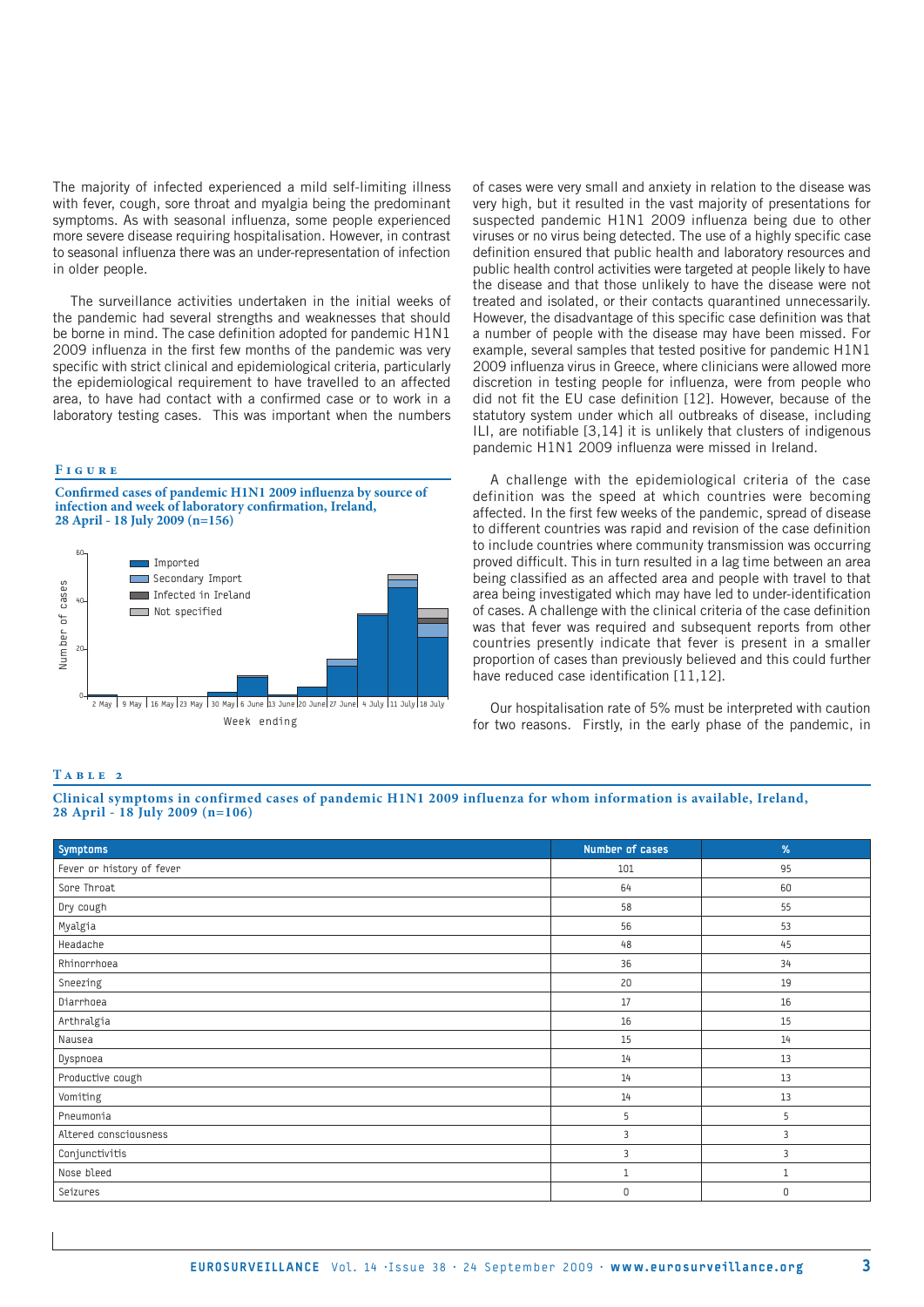Ireland, as in other countries [12,15,16], there may initially have been a low threshold for admitting patients with pandemic H1N1 2009 influenza . Reasons for this included concerns as to how the clinical course of patients with a novel disease would progress and for the administration of antivirals to young children, however no patient was admitted purely for infection control. As the pandemic has progressed in other countries there has been a move to hospitalising patients with severe disease only and this has led to much lower hospitalisation rates in those countries [17-19]. Even though there was active follow-up of known cases and their contacts, it is likely that some people with pandemic H1N1 2009 influenza only experienced mild symptoms and thus did not seek medical care which lead to an under-representation of mild cases and hence an over-estimation of hospitalisation rates.

The CIDR surveillance system is the principal infectious disease surveillance system in Ireland and combines clinical and laboratory surveillance data [20]. It was developed to provide high quality timely data and to be flexible to deal with new information and diseases. Once the public health emergency of international concern was declared the system was quickly adapted to include case based and cluster reporting of pandemic H1N1 2009 influenza which was implemented nationally. This was possible because the CIDR system was already functioning well for surveillance of other notifiable diseases. All regions in the country but one had implemented CIDR and surveillance experts in these regions were competent in its use. The CIDR allowed for real-time collection and sharing of data between laboratories, departments of public health and HPSC and enabled real-time analysis of the spread of pandemic H1N1 2009 influenza in the community.

Regional departments of public health undertook contact tracing and collected enhanced surveillance information on all cases under investigation, tasks for which their staff were well experienced as these are often part of processes required to control infectious diseases in the community. This meant that the public health system could respond very quickly to this outbreak. However, the public health workforce is small in Ireland and capacity was stretched to its maximum in responding to the containment phase of the pandemic H1N1 2009 influenza. Ireland moved from containment to mitigation phase on 16 July following advice from the WHO [21]. Once the mitigation phase started, this relieved public health authorities from the burden of intensive contact tracing, and allowed them to focus efforts on case-based surveillance of more severe i.e hospitalised cases and investigation of clusters of disease. At this time there was also a continued focus on increasing public awareness of pandemic H1N1 2009 influenza and encouraging activities to prevent spread of influenza.

While is it impossible to predict how pandemic H1N1 2009 influenza will progress in Ireland, based on other countries' experience and the continuing rise in case numbers in Ireland, it is possible that we will experience a large increase, corresponding to the first wave of a pandemic, in the autumn.

Experience to date internationally has shown that prolonged stays in intensive care units (ICU), for the small proportion of persons needing specialised treatment, have been then main cause of pressure on health services. Currently, enhanced surveillance is being carried out on all hospitalised cases and an ICU enhanced surveillance system is being developed, to monitor those most at risk of developing severe disease. High quality data on hospitalised cases and cases requiring ICU admission is essential to guide

health service planning and response to pandemic H1N1 2009 influenza.

#### Acknowledgements

Special thanks are due to the Departments of Public Health, NVRL and clinicians who collected data on cases.

#### References

- 1. World Health Organization. World now at the start of 2009n influenza pandemic. Geneva:WHO;2009. Available from: http://www.who.int/mediacentre/ news/statements/2009/h1n1\_pandemic\_phase6\_20090611/en/index.html
- 2. World Health Organization. Influenza A (H1N1): WHO announces pandemic alert phase 6, of moderate severity. Copenhagen:WHO;2009. Available from: http:// www.euro.who.int/mediacentre/PR/2009/20090611\_1
- 3. Infectious Diseases (amendment) (No. 3) Regulations 2003. 2003. Available from: http://www.irishstatutebook.ie/2003/en/si/0707.html
- 4. Health Protection Surveillance Centre. Influenza Weekly Surveillance Report . 2009 Apr 12. Available from: http://www.hpsc.ie/hpsc/A-Z/Respiratory/ Influenza/SeasonalInfluenza/InfluenzaSurveillanceReports/20082009Season/ File,3557,en.pdf
- 5. The European Commission. Commission Decision of 30 April 2009 amending Decision 2002/253/EC laying down case definitions for reporting communicable diseases to the Community network under Decision No 2119/98/EC of the European Parliament and of the Council. Official Journal of the European Union L 110 1.5.2009 p.58. Available from: http://eur-lex.europa.eu/LexUriServ/ LexUriServ.do?uri=OJ:L:2009:110:0058:0059:EN:PDF
- Baker MG, Wilson N, Huang QS, Paine S, Lopez L, Bandaranayake D, et al. Pandemic influenza A(H1N1)v in New Zealand: the experience from April to August 2009. Euro Surveill 2009;14(34). pii: 19319. Available from: http://www. eurosurveillance.org/ViewArticle.aspx?ArticleId=19319
- 7. Boëlle PY, Bernillon P, Desenclos JC. A preliminary estimation of the reproduction ratio for new influenza A(H1N1) from the outbreak in Mexico, March-April 2009. Euro Surveill 2009;14(19). pii: 19205. Available from: http:// www.eurosurveillance.org/ViewArticle.aspx?ArticleId=19205
- 8. de Silva UC, Warachit J, Waicharoen S, Chittaganpitch M. A preliminary analysis of the epidemiology of influenza A(H1N1)v virus infection in Thailand from early outbreak data, June-July 2009. Euro Surveill 2009;14(31). pii: 19292. Available from: http://www.eurosurveillance.org/ViewArticle. aspx?ArticleId=19292
- 9. Gutierrez I, Litzroth A, Hammadi S, Van Oyen H, Gerard C, Robesyn E, et al. Community transmission of influenza A (H1N1)v virus at a rock festival in Belgium, 2-5 July 2009. Euro Surveill 2009;14(31). pii: 19294. Available from: http://www.eurosurveillance.org/ViewArticle.aspx?ArticleId=19294
- 10. Kelly H, Grant K. Interim analysis of pandemic influenza (H1N1) 2009 in Australia: surveillance trends, age of infection and effectiveness of seasonal vaccination. Euro Surveill 2009;14(31). pii: 19288. Available from: http://www. eurosurveillance.org/ViewArticle.aspx?ArticleId=19288
- 11. Koliou M, Soteriades ES, Toumasi MM, Demosthenous A, Hadjidemetriou A. Epidemiological and clinical characteristics of influenza A(H1N1)v infection in children: The first 45 cases in Cyprus, June - August 2009. Euro Surveill 2009;14(33). pii: 19312. Available from: http://www.eurosurveillance.org/ ViewArticle.aspx?ArticleId=19312
- 12. Lytras T, Theocharopoulos G, Tsiodras S, Mentis A, Panagiotopoulos T, Bonovas S. Enhanced surveillance of influenza A(H1N1)v in Greece during the containment phase. Euro Surveill 2009;14(29). pii: 19275. Available from: http://www. eurosurveillance.org/ViewArticle.aspx?ArticleId=19275
- 13. Munayco CV, Gomez J, Laguna-Torres VA, Arrasco J, Kochel TJ, Fiestas V, et al. Epidemiological and transmissibility analysis of influenza A(H1N1) v in a southern hemisphere setting: Peru. Euro Surveill 2009;14(32). pii: 19299. Available from: http://www.eurosurveillance.org/ViewArticle. aspx?ArticleId=19299
- 14. Health Protection Surveillance Centre. Weekly Outbreak Report for Week 35 2009. 2009. Available from: http://www.hpsc.ie/hpsc/NotifiableDiseases/ WeeklyOutbreakReport/File,2186,en.pdf
- 15. Ciblak MA, Albayrak N, Odabas Y, Basak AA, Kanturvardar M, Hasoksuz M, et al. Cases of influenza A(H1N1)v reported in Turkey, May-July 2009. Euro Surveill 2009;14(32). pii: 19304. Available from: http://www.eurosurveillance. org/ViewArticle.aspx?ArticleId=19304
- 16. Komiya N, Gu Y, Kamiya H, Yahata Y, Matsui T, Yasui Y, et al. Clinical features of cases of influenza A (H1N1)v in Osaka prefecture, Japan, May 2009. Euro Surveill 2009;14(29). pii: 19272. Available from: http://www.eurosurveillance. org/ViewArticle.aspx?ArticleId=19272